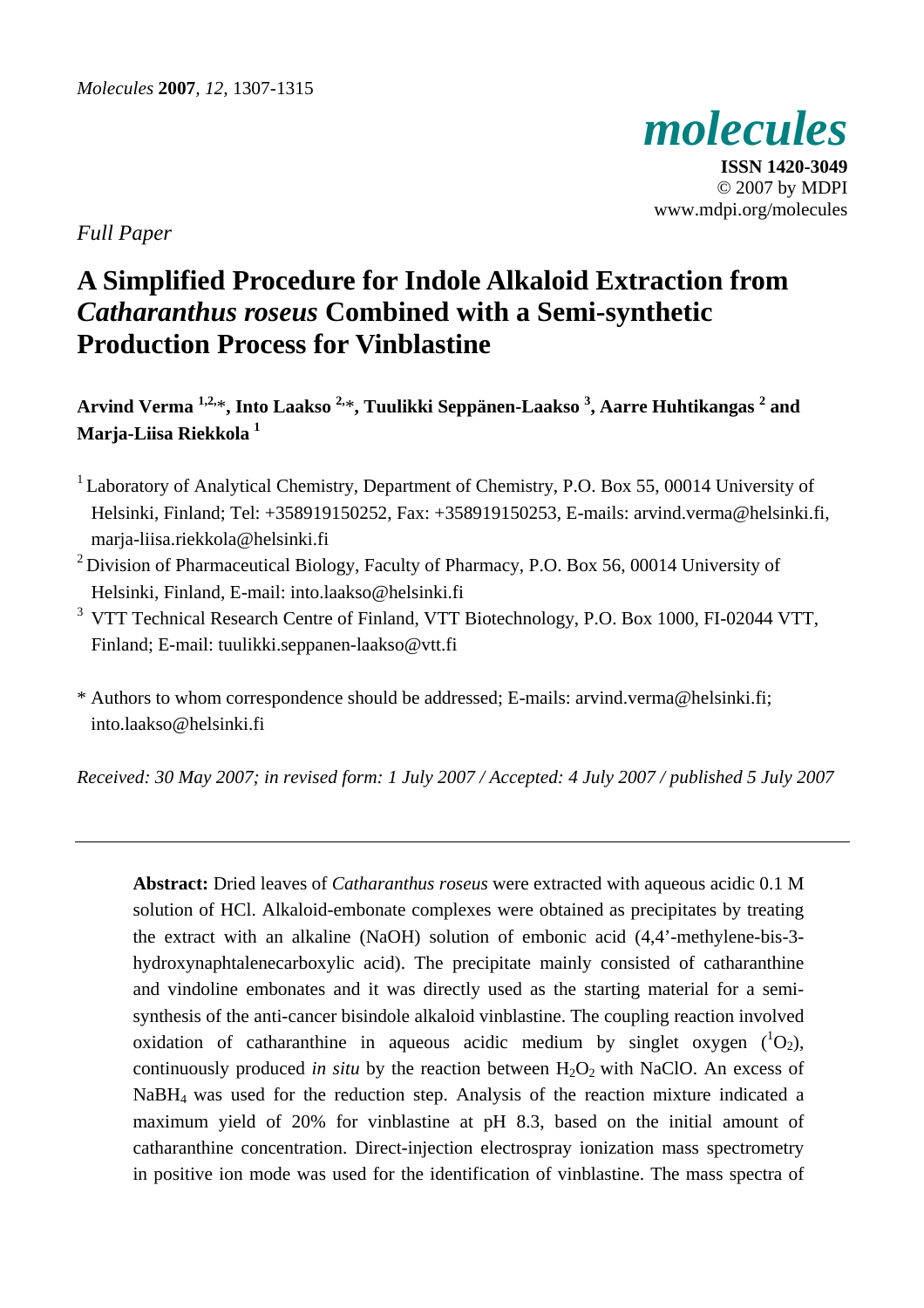vinblastine were dominated by the corresponding protonated molecular ion  $[M+H]^+$  at m/z 811 and the characteristic fragment ions matched with those of the standard compound.

**Keywords**: Indole alkaloids, vinblastine, semi-synthesis, mass spectrometry, electrospray ionization.

# **Introduction**

*Catharanthus roseus* (L.) G. Don is regarded as a rich source of pharmaceutically important terpenoid indole alkaloids. Vindoline and catharanthine are the major monomer alkaloids as well as biosynthetic precursors for the "dimeric" alkaloids, vinblastine and vincristine, two well known anticancer drugs used in the treatment of acute leukemia and Hodgkin's disease [1]. Low "dimeric" alkaloid contents in the plant have encouraged intense research for alternative production methods involving cell cultures [2,3], metabolic engineering [4], semi-synthesis [5,6] or even total chemical synthesis [7]. Total synthesis has proved difficult due to structural complexity of the molecules and complicated reaction steps involving stereochemical constraints. Various semi-synthetic procedures have been developed for these alkaloids on the basis of chemical [5,6] or enzymatic [8] coupling of commercially available catharanthine and vindoline (Figure 1, A, B). As a means of simpler and economically feasible semi-synthesis of vinblastine and vincristine, a photochemical one pot synthesis has been proposed [9].

**Figure 1**. Structures of A. catharanthine, B. vindoline and C. embonic acid, 4,4' methylene-bis-3-hydroxynaphtalene carboxylic acid.



The present synthetic procedure and the reaction mechanism is partly based on the approach that has been described in detail in the photochemical method [9]. The two monomers are separated as stable complexes from the plant extract and directly used for the coupling reaction. High performance liquid chromatography-electrospray ionization-mass spectrometry (HPLC-ESI-MS) provides a highly selective and sensitive means for identification of the alkaloids [10,11]. Direct-injection ESI-MS has also been used for rapid identification of *Catharanthus* alkaloids [12]. In this work compounds from the reaction mixture were analyzed and identified using HPLC-UV and the identification was confirmed by direct-injection ESI-MS/MS in positive ion mode. The aims of this work were i) to extract catharanthine and vindoline from a registered variety of *C. roseus*, ii) to precipitate catharanthine and vindoline as insoluble embonates from crude plant extract using alkaline solutions of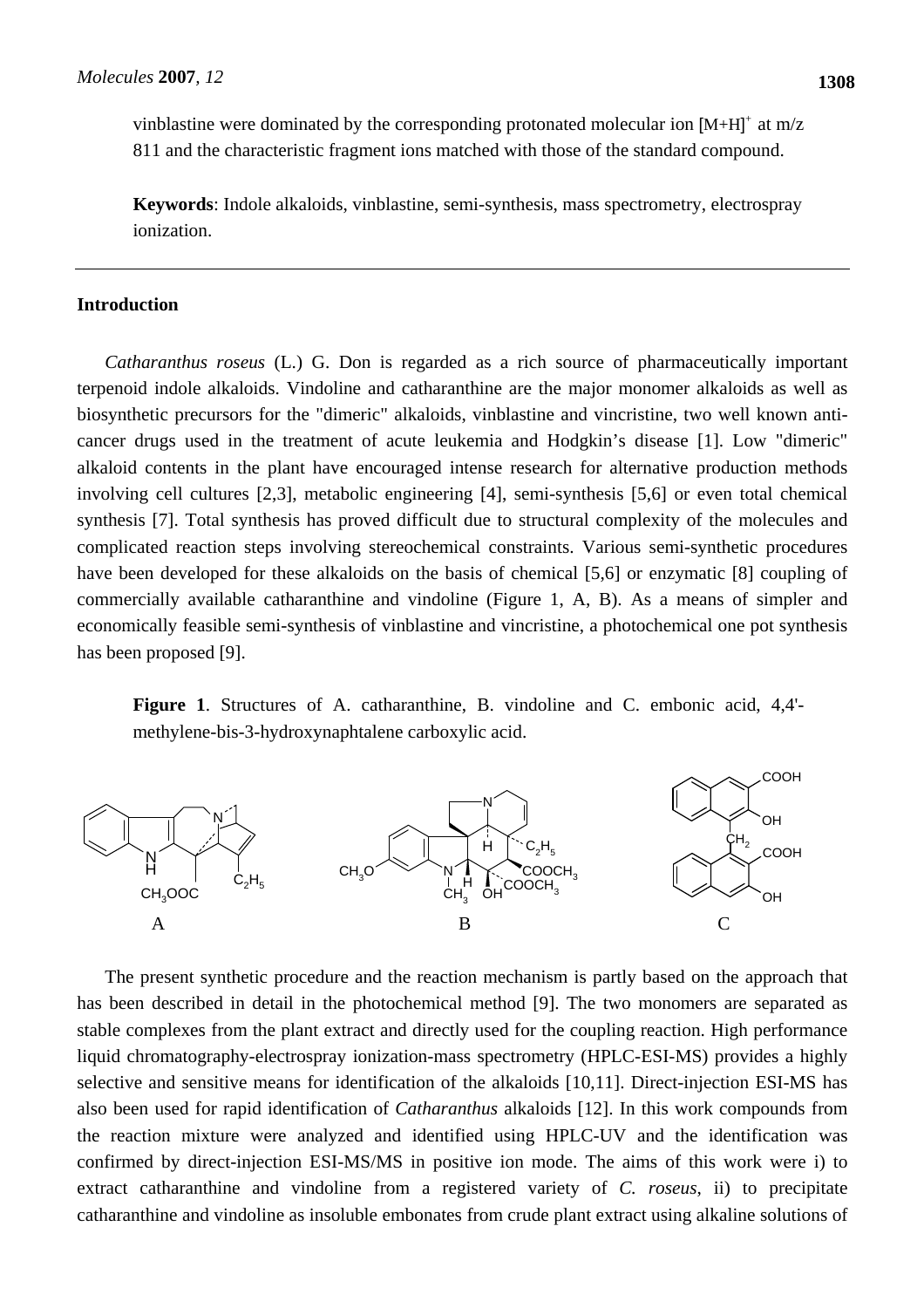embonic acid (4,4'-methylene-bis-3-hydroxynaphtalenecarboxylic aci, Figure 1, C) and iii) to carry out the synthesis of vinblastine and related dimeric alkaloids by directly using the above precipitate as starting material.

# **Results and discussion**

The plant extract from *C. roseus* is a complex mixture of alkaloids with a wide range of polarities. The traditional solid-liquid extraction procedure for *Catharanthus* alkaloids from an aqueous acidic medium is based on their general basic properties. The alkaloids form salts in aqueous acidic media, showing improved solubility and enhanced stability at low pH values [13]. In addition, protons in the aqueous acidic media assist in breaking the sample matrix to release the analytes more easily. Water insoluble embonic acid complexes of catharanthine and vindoline were prepared by adding an aqueous alkaline (pH 10.5) solution of embonic acid to the aqueous acidic solution (pH 1.5) of the plant extract containing the alkaloids as their soluble hydrochloride salts. The alkaloids were exhaustively precipitated when pH 5 was reached during this process [14,15]. The precipitate most probably consists of complexes, since embonates from nitrogen compounds seem to lack clear crystalline structures [16]. The rather stable embonate complexes of catharanthine and vindoline were useful starting materials for vinblastine synthesis.

During the reaction process samples were collected at pH 4.5, 6.0, 7.3 8.3 and 9.5. A plot of vinblastine yield as a function of pH is shown in Figure 2. As the pH of the reaction mixture exceeds 5 the dissolution of embonic acid slowly increases. As a result, small amounts of catharanthine and vindoline are released for the coupling reaction, which presumably proceed mainly on solid surfaces of the finely powdered complex particles. The yield of vinblastine is usually expressed as a percentage of the amount of catharanthine and vindoline [17] or vindoline [18] used in the reaction. Based on the initial percentage of the amount of catharanthine and vindoline used, moderate yields of 20 % and 14.5 %, respectively, were obtained when the pH of the reaction mixture was 8.3 (Table 1).

**Figure 2**. Vinblastine yield as a function of pH in the reaction mixture. Each point represents the mean of three values ( $n = 3$ ). CTR = catharanthine; VDL = vindoline.

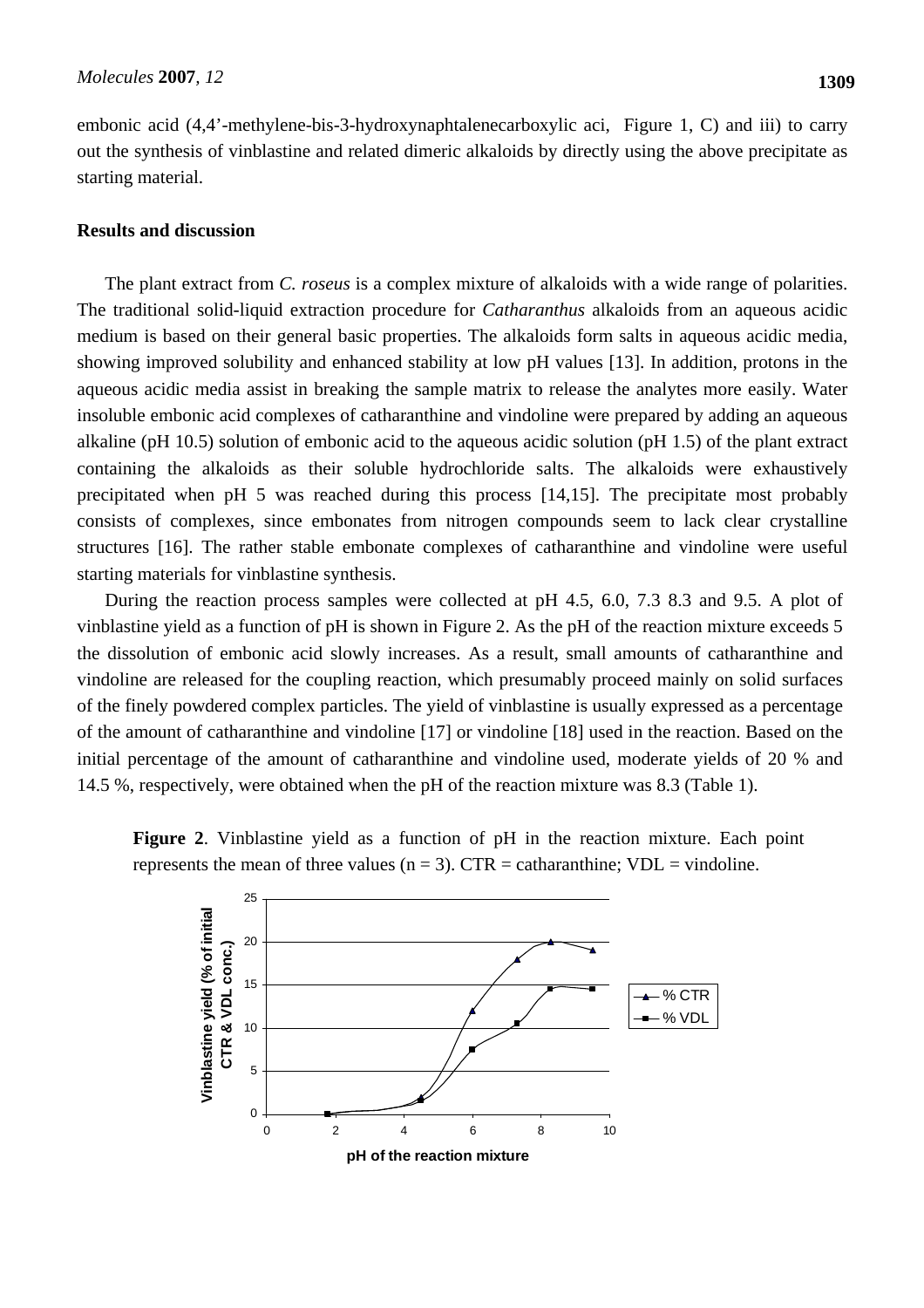In the present synthesis, the precipitation procedure is simple and economically feasible. Instead of commercial pure monomers, the process can be started with fresh plant material using aqueous extraction. The monomer alkaloids are exhaustively precipitated by simple complex formation and the wet precipitate is applicable for synthesis as well. In these preliminary experiments, relatively low yield could be expected. However, it can be improved by further optimization of the present reaction conditions using computer-assisted methods and the handling of dry compounds can be left at the final step of vinblastine purification. Such features are also valuable when considering the highly strict GMP and GLP requirements for pharmaceutical production of anti-cancer compounds.

|                                          | <b>Table 1.</b> Reaction conditions and yields of vinblastine in synthesis. (VLB = vinblastine; |
|------------------------------------------|-------------------------------------------------------------------------------------------------|
| $CTR = catharanthine; VDL = vindoline).$ |                                                                                                 |

| <b>Starting materials</b><br>and reagents for<br>synthesis reaction | <b>Chemicals and</b><br>reagents added<br>during synthesis | <b>Reaction</b><br>temp (°C) | <b>Reaction</b><br>time(h) | <b>Final</b><br>pH | <b>CTR</b>     | <b>Yield of VLB based on</b><br>% of initial<br>concentrations of<br>VDL |
|---------------------------------------------------------------------|------------------------------------------------------------|------------------------------|----------------------------|--------------------|----------------|--------------------------------------------------------------------------|
| 100 mg embonic acid                                                 | 10 mL of 30%                                               | $0 - (-5)$                   | $\Omega$                   | 1.8                | $\theta$       | $\Omega$                                                                 |
| precipitate                                                         | $H_2O_2$                                                   |                              | 3                          | 4.5                | $\overline{2}$ | 1.5                                                                      |
| $+10$ mL 0.1 M HCL                                                  | $+10$ mL of 10%                                            |                              |                            |                    |                |                                                                          |
| $+10$ mL 0.1 M citric                                               | <b>NaOCl</b>                                               |                              | 3.5                        | 6.0                | 12             | 7.5                                                                      |
| acid solution                                                       | $+10-20$ mL of                                             |                              | 4                          | 7.3                | 18             | 10                                                                       |
| $+10$ mL                                                            | $0.1\%$ solution of                                        |                              |                            | 8.3                | 20             | 14.5                                                                     |
| dichloromethane                                                     | $NaBH4$ in                                                 |                              | 4.5                        |                    |                |                                                                          |
|                                                                     | methanol                                                   |                              | 5                          | 9.5                | 19             | 14.5                                                                     |

The present semi-synthetic process is partially based on an earlier method involving photoactivation of catharanthine, as well as photolytic singlet oxygen production in an aqueous reaction solution [9]. In that method the high energy needed for singlet oxygen production from water, however, results in excessive catharanthine consumption by many side reactions.

As an improvement to the above photochemical method, singlet oxygen  $({}^{1}O_{2})$  is here produced *in situ* from hydrogen peroxide and sodium hypochlorite [19]. Moreover, a sufficient degree of activation seems to be derived into the structure of catharanthine from complexation with embonic acid. Strong and specific hydrogen bonds between free carboxyl groups of embonic acid and pertinent structural positions in the catharanthine molecule possibly contribute to an electron arrangement in the latter structure to enable "dimerization" with vindoline in a concerted multi-centre reaction.

An allylic hydrogen in the protonated catharanthine moiety is presumably attacked by singlet oxygen to yield a hydroperoxide of catharanthine which then possibly undergoes reduction in the presence of sodium borohydride. The further reaction most probably proceeds through intermediate radical formation as depicted in Figure 3. Here a final aromatic substitution reaction yields vinblastine through the crucial C18'-C15 bond linking the top indole half of the catharanthine moiety (C18') and the bottom dihydroindole half of the vindoline moiety (C15). Vindoline is a relatively strong nucleophile in view of the electron density at C15 and / or C17 due to the methoxy group (-OCH<sub>3</sub>)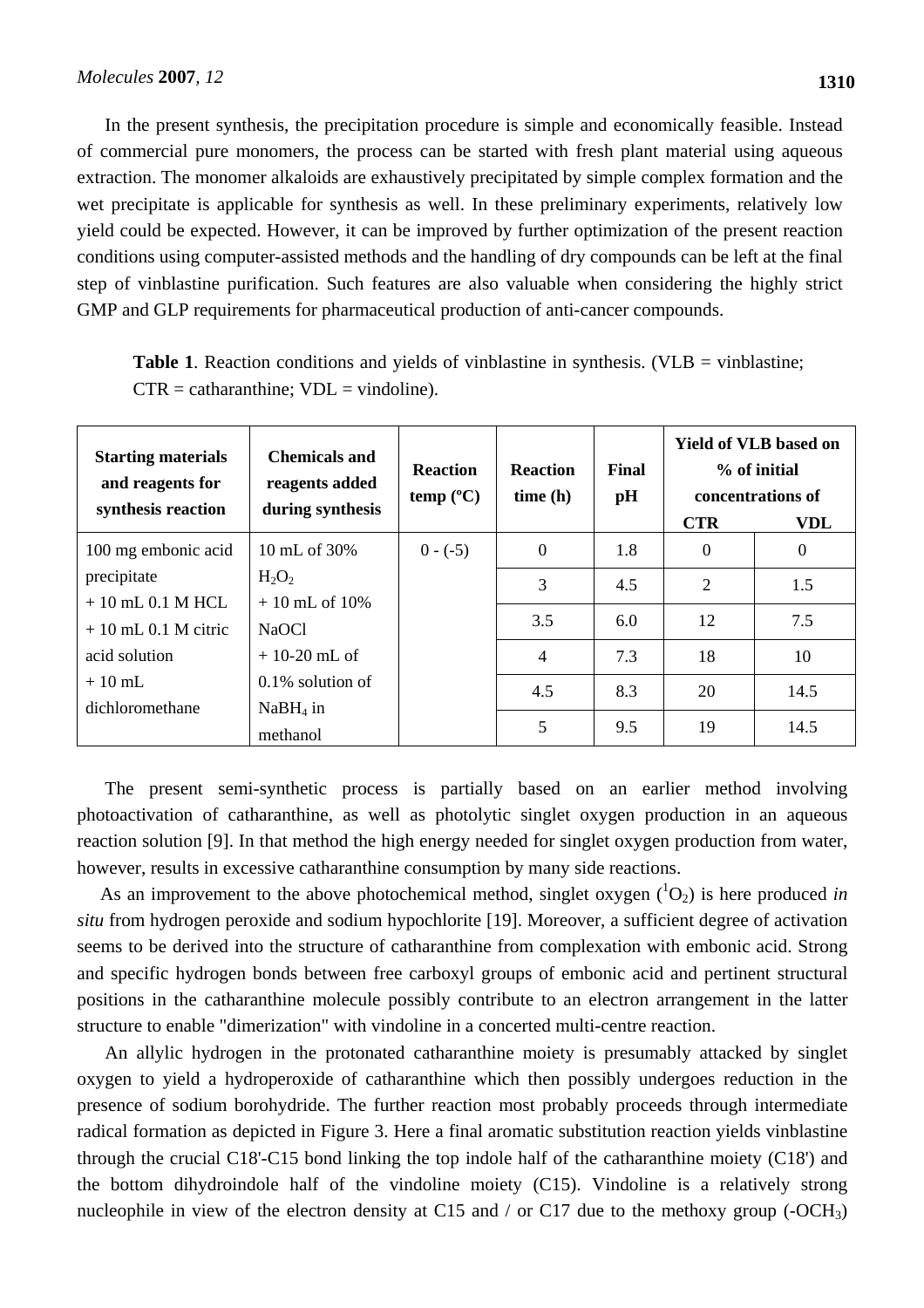present at C16. Of the two possible sites of reaction, C15 is clearly preferred in view of steric factors which should disfavour C17 [20,21].



**Figure 3.** Proposed mechanism for the coupling reaction involved in vinblastine synthesis.

In the present process, further reaction enhancement might be provided by phase transfer catalysis in the interfacial layer between aqueous and organic solvents. Free embonic acid is insoluble in dichloromethane, as are the protonated monomer alkaloids from early stages of this process, but covalent bonding between catharanthine and vindoline presumably confer increased lipophilicity to the nascent "dimer" intermediate, compared to the monomeric species. This should result in better positioning of the reaction center towards the interface layer between the aqueous and organic phases. When acidity in the reaction medium was slowly reduced in this synthetic process, alkaloid amines were gradually transferred to organic phase, while embonic acid is released from complexation and precipitated, or dissolved in the aqueous phase as sodium embonate at higher pH-values.

Direct-injection electrospray ionization mass spectrometry in positive ion mode was used to confirm the identification of alkaloids in the reaction mixture. Under the conditions described in the experimental section, the positive ion mode ESI-MS spectrum showed the characteristic molecular ions  $[M+H]^+$  at m/z 337, 457, 793, 811, and 825 related to the molecular masses of catharanthine, vindoline, anhydrovinblastine, vinblastine and vincristine respectively. The mass spectra of vinblastine also showed diprotonated ion  $[M+2H]$ <sup>+2</sup> at m/z 406. Multiple mass spectrometry (MS/MS) studies were performed by isolating  $[M+H]^+$  and applying a supplementary RF voltage (tickle voltage) of appropriate amplitude. The fragmentation pattern obtained for the molecular ions of vinblastine and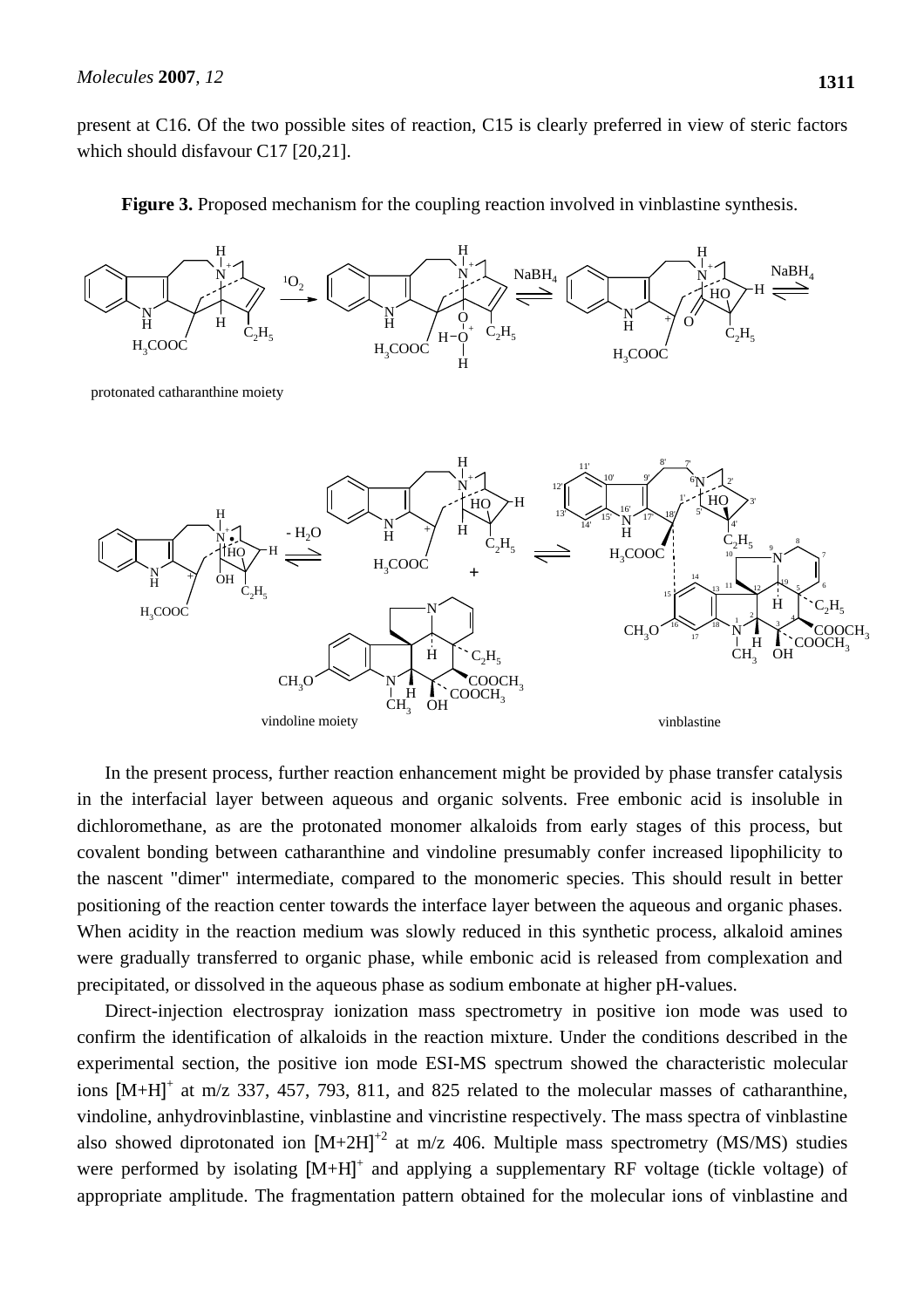vindoline matched exactly with those obtained for the standard compounds. However, the MS/MS fragment ions for catharanthine showed additional ions (320, 308, 293), which were not observed in the standard compound (Table 2). These ions were probably produced by other isomeric compounds of catharanthine like vindolinine and tabersonine, both having the same molecular mass of 336. Zhou *et* 

*al.* [12] have also shown that direct-injection ESI-MS/MS not only gives important information on the molecular masses of catharanthus alkaloids but also provides characteristic structural information that is useful in identifying the compounds.

**Table 2.** Direct-injection ESI-MS/MS data for catharanthine, vindoline and vinblastine obtained by a Perkin-Elmer Sciex API 300 triple quadrupole instrument equipped with an ESI ion source.

| <b>Alkaloid</b> | <b>Precursor ion</b><br>$[M+H]^+$ m/z | Major ions in MS/MS spectra<br>of standard compounds | Major ions in MS/MS spectra of the<br>compounds in reaction mixture |
|-----------------|---------------------------------------|------------------------------------------------------|---------------------------------------------------------------------|
| Catharanthine   | 337                                   | 337, 173, 144                                        | 337, 320, 308, 293, 173, 144                                        |
| Vindoline       | 457                                   | 457, 439, 397, 188                                   | 457, 439, 397, 188                                                  |
| Vinblastine     | 811                                   | 811, 793, 751, 733, 649, 542,<br>355, 337            | 811, 793, 751, 733, 680, 649, 542, 355,<br>337                      |

# **Experimental**

# *General*

Embonic acid (4,4'-methylene-bis-3-hydroxynaphtalene carboxylic acid) was purchased from Merck-Schuchardt & Co (München, FRG). Acetonitrile, methanol (both HPLC-grade) and methyl *t*butyl ether were from Rathburn (Walkerburn, Scotland); disodium hydrogen phosphate from Merck (Dramstadt, Germany); ammonia, hydrochloric acid and petroleum ether (b.p. 40-60 °C) from Reidelde Haen Ag (Seelze, Germany). Vindoline and catharanthine were purchased from LKT Laboratories, Inc. (St. Paul, USA) and vinblastine sulphate from Sigma Chemical Co. (St. Louis, MO, USA). Water was obtained from the Milli-Q plus purification system (Millipore, Molsheim, France).

# *Extraction and precipitation of alkaloid-embonates*

 Homogenous dried leaves of a registered Finnish variety of *C. roseus* (1.0 g) were extracted for 30 minutes with 0.1 M hydrochloric acid solution (100 mL) in an ultrasonic bath (USF Finnsonic W 181, Ultra Sonic Finland). The mixture was then centrifuged at 2000 rpm for 10 min and the sediment was re-extracted with additional HCl (100 mL) for another 30 minutes. The combined supernatant from two repeated extractions was filtered and extracted with petroleum ether (200 mL) to eliminate chlorophyll and other lipophilic compounds. The acidic fraction was separated and an alkaline solution (pH 10.5) of 10 % embonic acid was slowly added for the precipitation of alkaloids as their embonate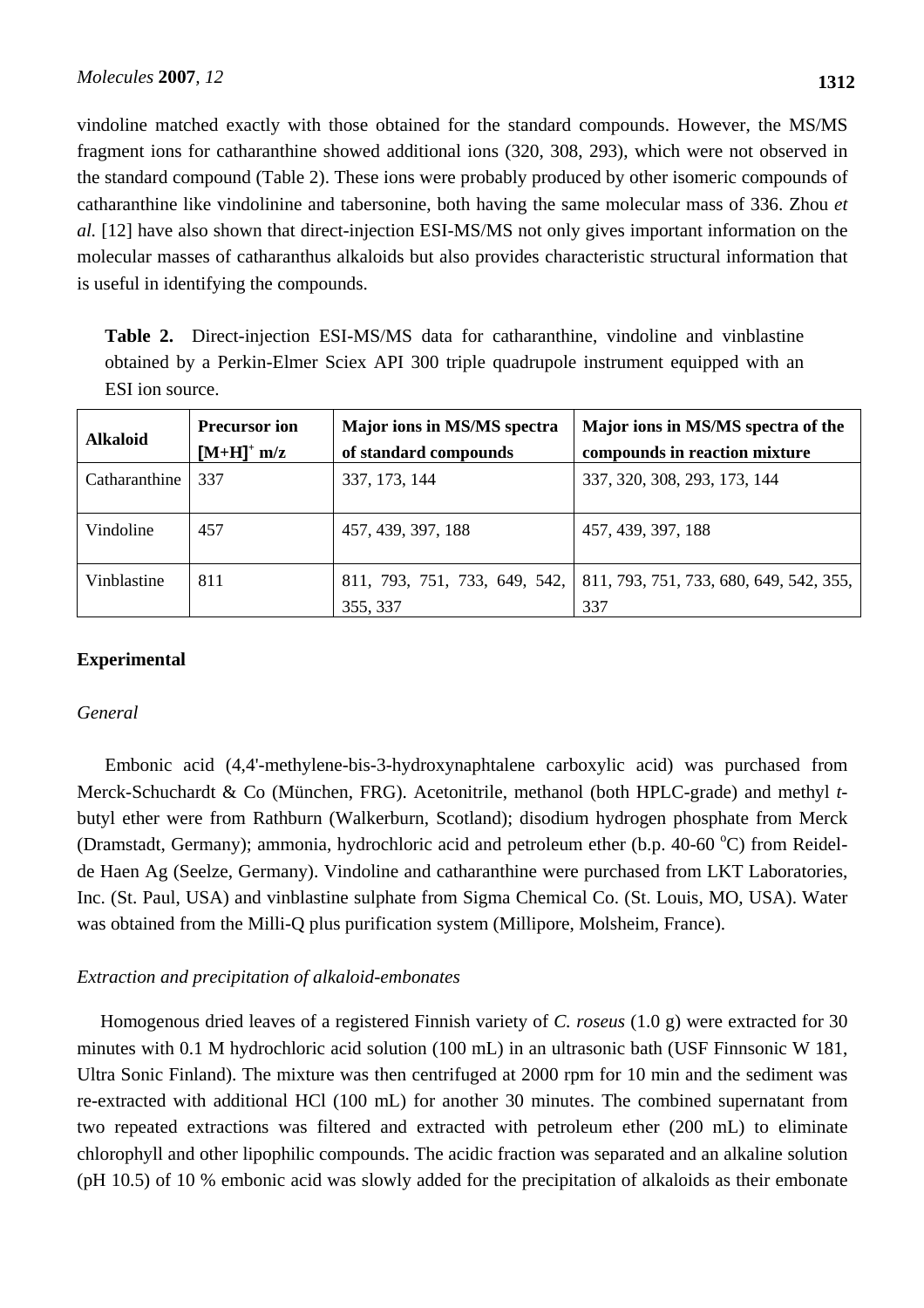complexes. The pH of the resultant solution was increased to 5.0. The precipitate was separated simply by decantation and it was used as starting material for the semi-synthesis.

#### *Semi-synthesis of vinblastine*

The precipitate (100 mg) was mixed with 0.1 M hydrochloric acid (10 mL) and 0.1 M citric acid buffer (pH 2.2, 10 mL) was added. This mixture was cooled to  $0 - (-5)$  °C using ice bath and dichloromethane (10 mL) was added. The oxidation-reduction reaction was initiated by stirring the mixture and slowly dropping in 30% aqueous hydrogen peroxide (10 mL), 10 % aqueous sodium hypochlorite (10 mL) and 0.1 % solution of sodium borohydride in methanol simultaneously over 3-5 h. The pH of the reaction mixture (measured by a pH meter) slowly increased from 1.8 to 9.5. As the pH increased, samples (1 mL) were stepwise collected from the organic layer and evaporated to dryness. The dry residue was dissolved in methanol (500  $\mu$ L), filtered (0.45  $\mu$ m filter) and 10  $\mu$ L was used for HPLC analysis.

# *HPLC and MS analysis*

 The analysis was performed using a Waters (Milford, MA, USA) HPLC system comprising a Waters 2996 programmable photodiode array detector, Waters 717 autosampler and Waters<sup>TM</sup> 600 pump. The chromatographic data were recorded and processed using Waters Millenium32 software. The separations were carried out using a Hypersil BDS-C18 (Agilent) column (150 x 4.6 mm i.d, 5 um particle size). The mobile phase, partially modified from Miura *et al.* [22], contained 5 mM Na<sub>2</sub>HPO<sub>4</sub> x 2H<sub>2</sub>O buffer (pH adjusted to 7.3 by H<sub>3</sub>PO<sub>4</sub>)-acetonitrile-methanol in proportions of 60:23:17 for eluent A and 30:40:30 for eluent B, respectively. Eluent B was increased from 0 to 100% in 20 min linear gradient at the flow rate of 1.0 mL/min, maintained throughout the run. All injections were of 10 µL and the detection was performed at 214 nm. Vinblastine was identified by co-injecting the sample with the reference standard compound and comparing their retention times and UV spectra.

For mass spectrometric identification the samples were dissolved in freshly prepared solution of 5 mM ammonium acetate and analysed by a Perkin-Elmer Sciex API 300 (Sciex, Concord, Canada) triple quadupole instrument equipped with ESI ion source. Samples were introduced by direct injection with a Rheodyne (Cotati, CA, USA) 7725 injector with 10- $\mu$ L sample loop. A microsyringe pump (Harvard Apparatus) was used to deliver the solvent to the ESI source with a flow rate of  $8 \mu L/min$ . The capillary voltage was 5.0 kV in ESI positive ion mode measurements. Synthetic air  $(80\% \text{ N}_2 \text{ and }$ 20% O<sub>2</sub>, Oy AGA Ab, Finland) was used as nebulizing gas with a flow rate of 1.2 L/min. The mass range in ESI-MS experiments was m/z 100-900. Multiple mass spectrometry (MS/MS) studies were performed by isolating  $[M+H]^+$  and applying the supplementary RF voltage (tickle voltage) of appropriate amplitude. The fragmentation pattern was obtained for the molecular ions of vinblastine, catharanthine and vindoline by means of collisionally induced dissociation (CID) of the protonated molecule and compared with the similar data produced for the standard alkaloids under the same conditions.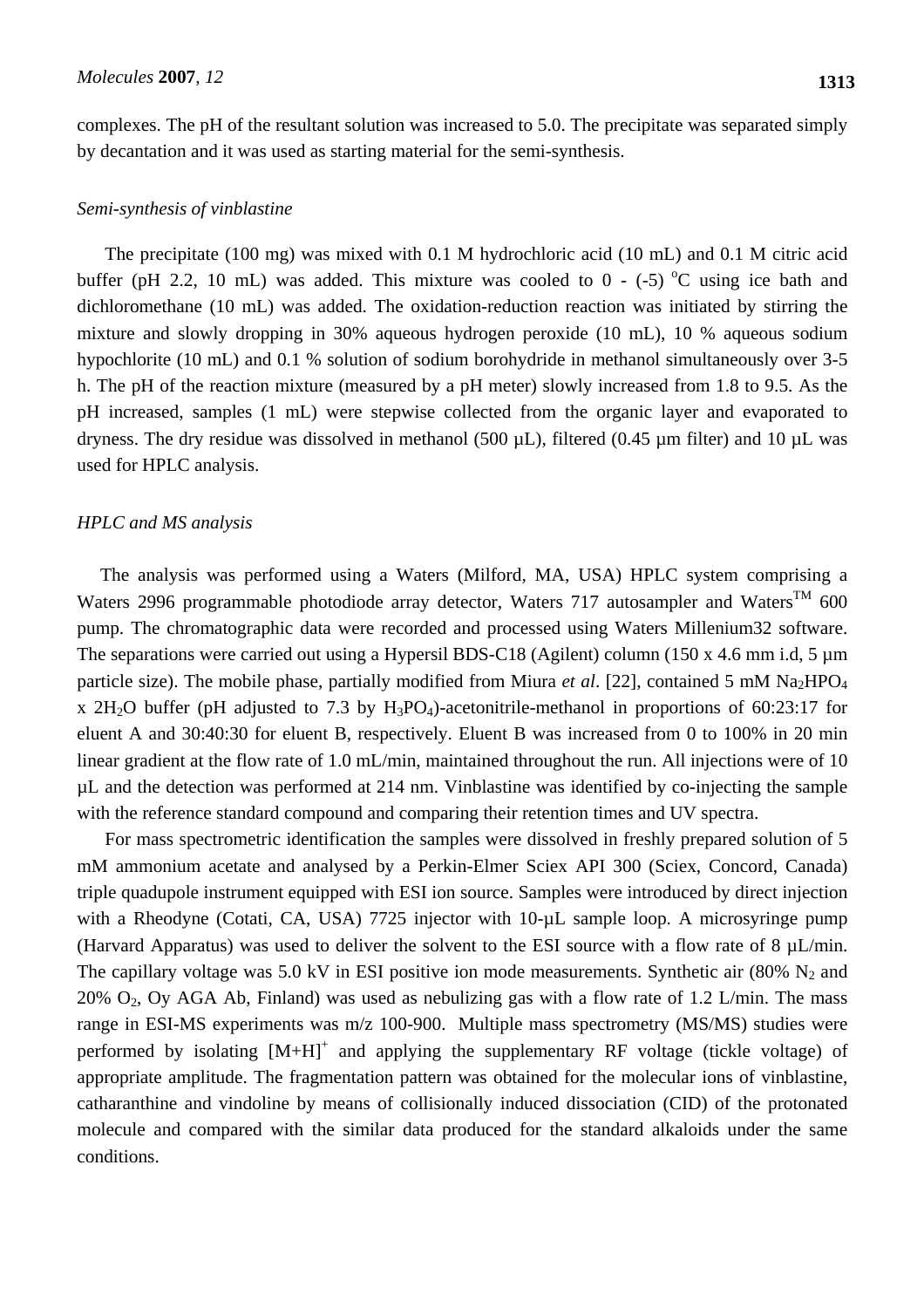# **Conclusions**

 Indole alkaloids from *Catharahthus roseus* were extracted into an aqueous acidic medium and precipitated as water insoluble embonate complexes using an alkaline solution of embonic acid (4,4' methylene-bis-3-hydroxynaphtalenecarboxylic acid). Such complexes of catharanthine and vindoline seem to be useful as starting materials for the semi-synthesis of vinblastine. Under the given conditions the highest yield of vinblastine in the above procedure was 20 %, based on the initial amount of catharanthine, when the pH of the reaction mixture was increased to 8.3. However, parameters such as time of the reaction, temperature, pH, and the concentration of the reagents added during the reaction need further optimization for higher yields of vinblastine and related dimeric alkaloids.

# **Acknowledgements**

 The authors thank Tiia Kuuranne, PhD, Division of Pharmaceutical Chemistry, Faculty of Pharmacy, University of Helsinki, for carrying out the LC-MS analysis of alkaloids.

# **References**

- 1. Noble, R. L. The discovery of the vinca alkaloids-chemotherapeutic agents against cancer. *Biochem. Cell Biol.* **1990**, *68*, 1344-1351.
- 2. Verpoorte, R.; Contin, A.; Memelink, J. Biotechnology for the production of plant secondary metabolites. *Phytochem. Rev.* **2002**, *1*, 13-25.
- 3. De Luca, V.; Cutler, A. J. Subcellular localization of enzymes involved in indole alkaloid biosynthesis in *Catharanthus roseus*. *Plant Physiol.* **1987**, *85*, 1099-1102.
- 4. De Luca, V.; St. Pierre, B. The cell and developmental biology of alkaloid biosynthesis. *Trends Plant Sci.* **2000**, *5*, 168-173.
- 5. Goodbody, A. E.; Vukovic, J. Production of alkaloid dimers using ferric ion. *PCT Pat. WO88/02002*, **1988**.
- 6. Kutney, J. P.; Choi, L. S. L.; Nakano, J.; Tsukamoto, H.; Boulet, C. A.; McHugh, M. Process of synthesis of vinblastine and vincristine. *U.S. Pat. 5047528*, **1991**.
- 7. Kuehne, M. E.; Matson, P. A.; Bornmann, W. G. Enantioselective synthesis of Vinblastine, Leurosidine, Vincovaline and 20′ -epi-Vincovaline. *J. Org. Chem.* **1991**, *56*, 513-528.
- 8. Moreno, P. R. H.; Van der Heijden, R.; Verpoorte, R. Cell and tissue cultures of *Catharanthus roseus*: A literature survey II. Updating from 1998 to 1993. *Plant Cell Tissue Organ Cult.* **1995.** *42*, 1-25.
- 9. Pennanen, S.; Huhtikangas, A. Photochemical one pot synthesis of vinblastine and vincristine. *Photochem. Photobiol.* **1990**, *51*, 515-518.
- 10. Chu, I-H.; Bodnar, J. A.; Bowman, R. N.; White, E. L. Determination of vincristine and vinblastine in *Catharanthus roseus* plants by high performance liquid chromatography/ electrospray ionization mass spectrometry. *J. Liq. Chrom. Rel. Technol.* **1997**, *20*, 1159-1174.
- 11. Favretto, D.; Piovan, A.; Filippini, R.; Caniato, R. Monitoring the production yields of vincristine and vinblastine in *Catharanthus roseus* from somatic embryogenesis. Semiquantitative